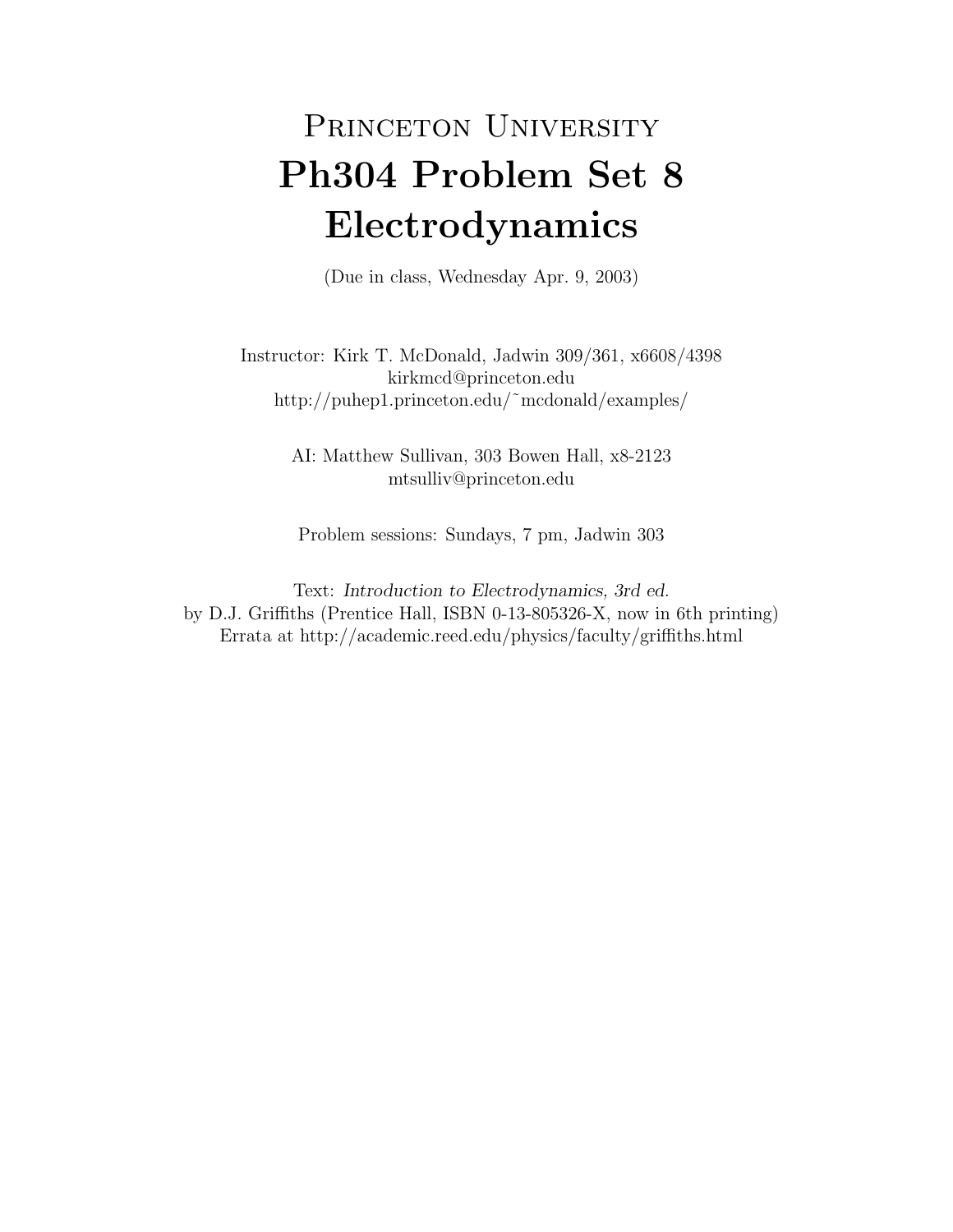Reading: Griffiths chap 8.

Note that in working the extended version of Griffiths' prob. 5.42 (Set 5), you have already worked Griffiths' prob. 8.3.

1. Griffiths' prob. 7.57. Work the new part d) before parts a)-c), then do new part e).

It is not useful to think of the wire as infinite (since there are no infinities in physics), but rather as having length  $L \gg b$  so that we can ignore end effects over most of the length of the wire. For a current I to flow in a wire of nonzero resistivity  $\rho$  there must be a power source (battery) AND a return wire to complete the circuit. The question of surface charges is easiest to analyze if the return wire is a tube of very low resistivity that is coaxial with the resistive wire. The batteries then are at one or both ends of the wire.

The resistance per unit length of the inner wire is  $R = \rho/\pi a^2$ , assuming the current density is uniform. Then the voltage difference between the two ends of the inner wire is  $\Delta V = IRL$  when current I is flowing. We take the return wire to be at zero potential.

For the current to flow in the  $+z$  direction, the potential within the inner conductor must vary as  $V(s \leq a, z) = V_0 - IRz$ . A general solution can be based on the convention that  $V_0 = 0$ , *i.e.*, that  $V(s < a, z) = -IRz$ . The actual wire has a battery at least one end, and possibly a load resistor or "short-circuit" termination at the other. The voltage at the left end,  $V_{\text{left}}$  and the voltage at the right end,  $V_{\text{right}}$  obey  $V_{\text{left}} - V_{\text{right}} = IRL$ . To be consistent with the convention that  $V(z = 0) = 0$ , the left end of the wire is at  $z = -V_{\text{left}}/IR$ , and the right end is at  $z_{\text{right}} = -V_{\text{right}}/IR$ . A short circuit termination implies that the inner wire has zero potential there, so such a termination must be at  $z = 0$ . A load resistor  $R_{load}$  would require the inner wire to be at potential  $\pm IR_{\text{load}}$ , and hence must be located at  $z_{\text{load}} = \pm R_{\text{load}}/R$  (remember, R is resistance per unit length).

For example, if the system includes only a single battery at one end and is shorted at the other, this could be realized in the above convention by having the shorted end at  $z = 0$  and the battery at  $z = L$  with voltage  $-IRL$  (at the inner conductor), or the battery at  $z = -L$  with voltage IRL. If we suppose instead that there is a battery at each end of the system, each with voltage IRL/2 (which is the unstated scenario of Griffiths prob. 7.57) we take the system to extend from  $z = -L/2$  to  $L/2$ .

For uniform current density  $J = I/\pi a^2$  to flow down the inner conductor there must be a uniform electric field of strength  $E = IR$  inside the tube of length L and radius a. We could start with conducting electrodes of radius a at the ends of the tube, and place potential difference  $\Delta V = IRL$  between them. For the moment, imagine the rest of space is empty. Then, the fringe field of this "capacitor" would result in a very nonuniform electric field inside the tube. We desire the equipotential surfaces for radius  $s < a$  to be planes perpendicular to z, and uniformly spaced in z. To achieve this, we might add a set of conducting rings of radius a uniformly spaced along  $z$ , setting the rings to potentials that vary linearly with position. The charge on a ring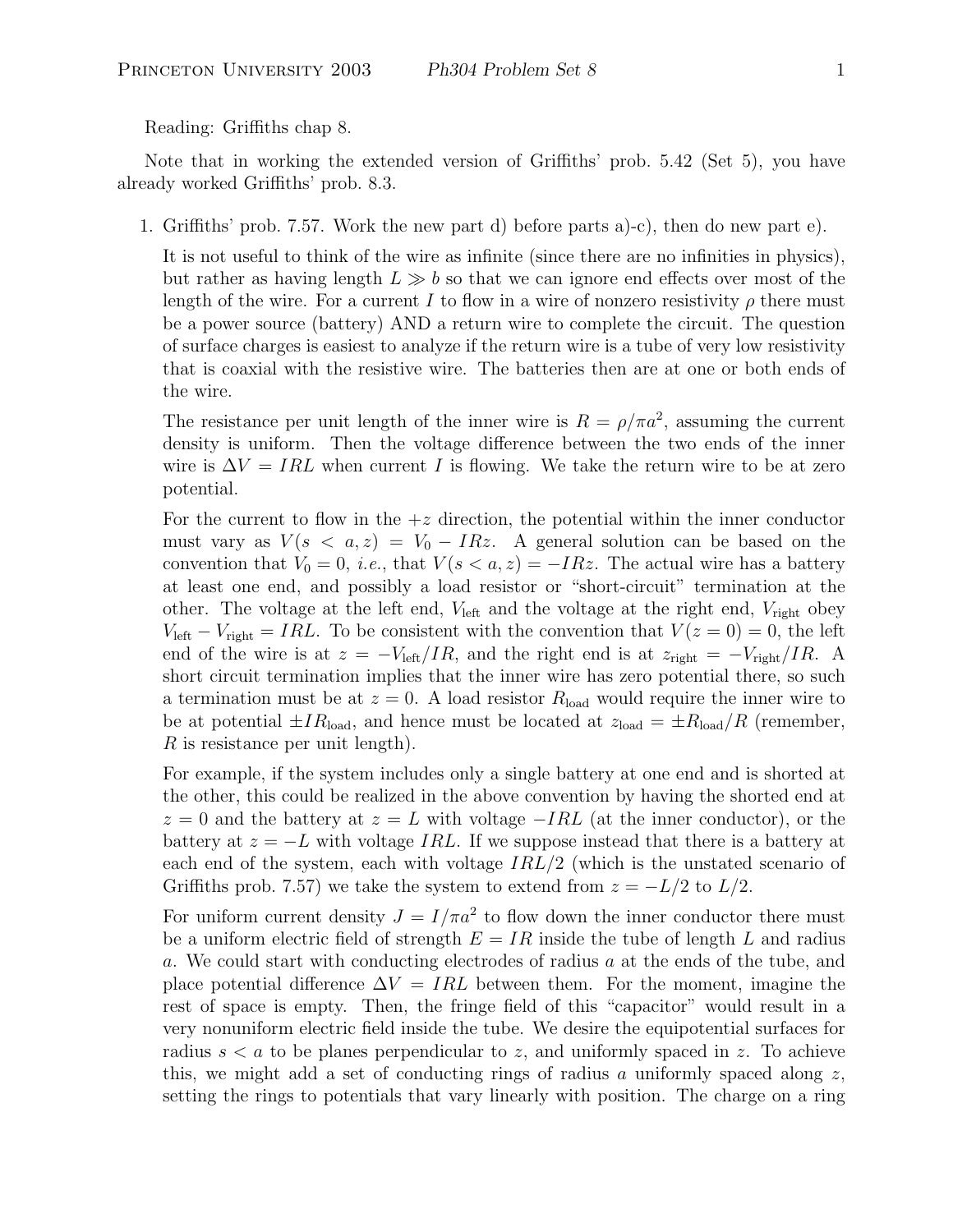is related by  $Q = CV$ , where C is the capacitance of the ring. Hence, the charge on the rings, like the voltage, varies linearly with position.

Below is a sketch of a device that I'm building that uses such a set of field shaping rings:



A current-carrying wire has an aspect of the continuum limit of a discrete set of fieldshaping rings. Namely, the wire takes on a surface charge that varies linearly with position to create equipotential planes perpendicular to z (inside the wire), and hence a uniform longitudinal electric field inside the wire.

d) Calculate the capacitance per unit length between the wire of radius a and the outer conductor of radius b. Then calculate the surface charge density  $\sigma$  by finding the charge  $Q = CV$  per unit length needed to maintain the desired potential  $V(a, z) = -IRz$  at the surface of the wire.

For a long wire, the charge  $Q(z)$  per unit length varies slowly, and the electric field at a plane of constant  $z_0$  is essentially the same at that for a wire of uniform charge per unit length with the value  $Q(z_0)$ . Use this assumption to find  $V(a < s < b, z)$ , and the electric field  $\mathbf{E}(a < s < b, z)$ .

At positions far from the ends of the wire, the capacitance C per unit length has a well-defined value. Depending on exactly how the ends of the wire are made, C will vary somewhat over distance a few times b from the ends. However, our solution for the potential and charge distribution near the center of the wire is clearly independent of such details.

Now do Griffiths' parts a)-c) to verify the results of part d). The proposed technique is a separation of variables solution to Laplace's equation, which holds in the charge-free region  $a < s < b$ .

You can obtain a solution based on the convention that  $V(s, 0) = 0$  without knowing the precise form of  $V(a < s < b)$  at the ends of the wire. This is to be expected since the behavior in the central region of a long system should be insensitive to the details at the ends.

Note that your solution for  $V(s, z)$  is consistent with the "natural" boundary condition that at the ends of the system the current flows radially from  $s = a$  to b in a resistive material, where current conservation implies that  $J_s \propto 1/s$ , so Ohm's law requires that  $E_s \propto 1/s$ , which implies that  $V(a < s < b) = A \ln(s/B)$ . The boundary conditions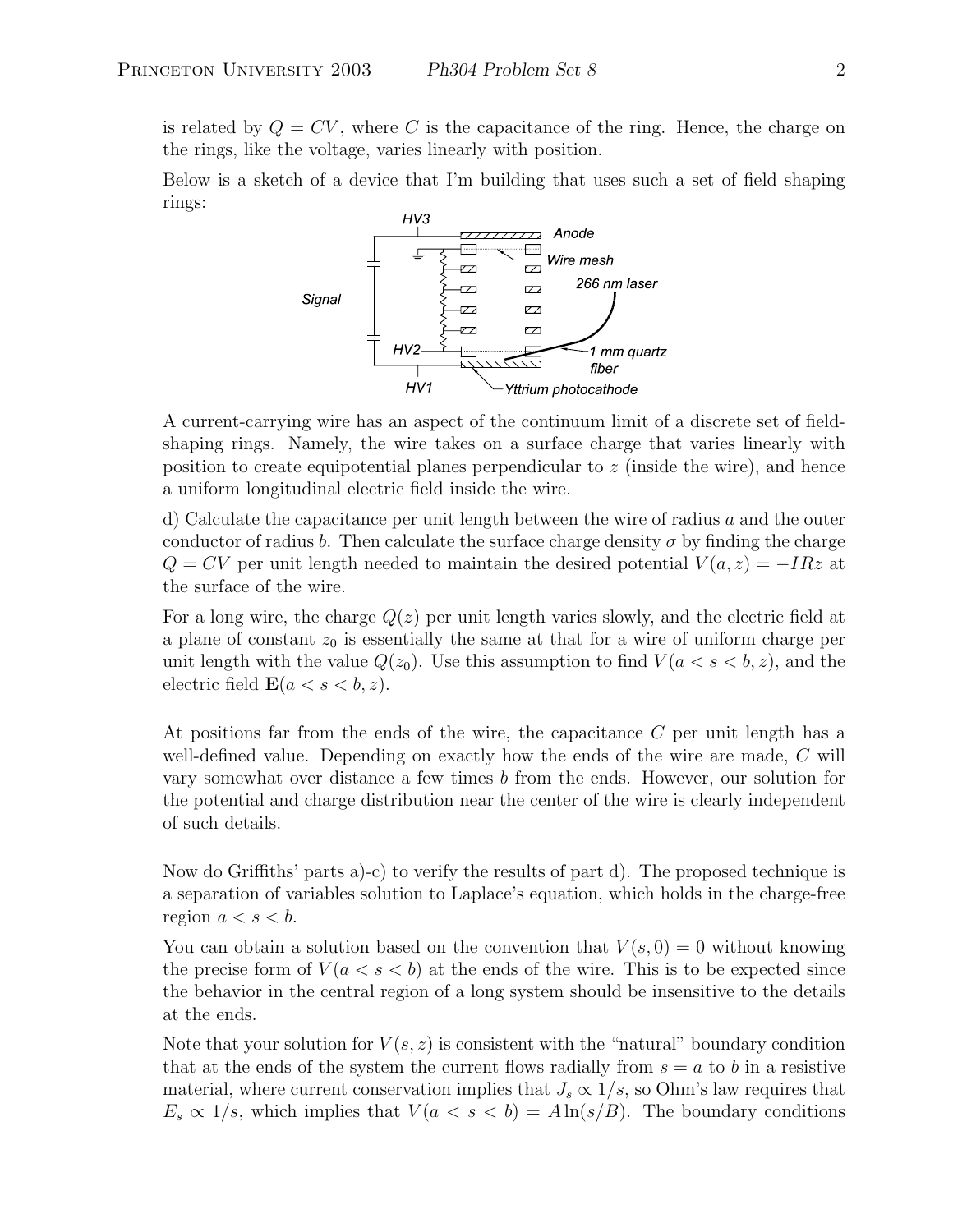that  $V(b, z) = 0$  and  $V(a, z) = -IRz$  determine constants A and B to be exactly your separation of variables solution at the endpoint  $z$ !

This means in practice that if you tried imposing some other boundary condition on the potential at the ends of the system, nature would do its best to ignore you, and after a few times distance b from the ends of the wire the potential would behave again according to the separation of variables solution, since this holds independent of the details of the "missing" boundary condition.

In the language of guided waves, which we will study in sec. 9.5, the zero-frequency "wave"  $V(s, z)$  can propagate long distances down the waveguide structure only if it is properly set up at the boundary. Otherwise, it dies out in a few waveguide diameters. Not yet knowing about waveguides, we are solving the problem from the inside out, and by assuming that a potential exists in the center of the structure, we are able predict what it must be like at the distant boundary.

The figure below is from Sommerfeld. The dashed lines are along the electric field, while the solid lines are along the Poynting vector.



Because there is a positive longitudinal electric field inside the wire, and the tangential component of the electric field is continuous at a boundary, the field lines do not leave the surface  $s = a$  at right angles. For  $z < 0$ , the surface charge is positive, so the field lines point outwards from  $s = a$  and are bent somewhat towards positive z; for  $z > 0$ ,  $\sigma$  < 0, so the field lines point inwards towards  $s = a$  and again are bent somewhat towards positive z by the requirement of continuity of  $E_z$  at  $s = a$ . For  $|z| \lesssim b$ , the field lines do not reach the outer conductor, but run from positive charge at  $z < 0$ to negative charge at  $z > 0$ . In a circuit where  $b > L$ , or in a wire bent into a loop, essentially all field lines outside the conductor behave this way.

e) Assuming that the current density is uniform in the center conductor  $(s < a)$ , it consumes power  $I^2R$  per unit length. Calculate the Poynting vector  $S(s, z)$  for  $0 < s < b$  and show that the Poynting flux per unit length across the surface  $s = a$  is equal to the power consumption  $I^2R$ , and that the Poynting flux across a surface of constant  $z_0 > 0$  for  $a < s < b$  is equal to the power consumed by the center conductor for  $0 < z < z_0$ . The interpretation is that electromagnetic energy flows from the distant ends of the circuit where the "batteries" are located, down the vacuum (or air or other